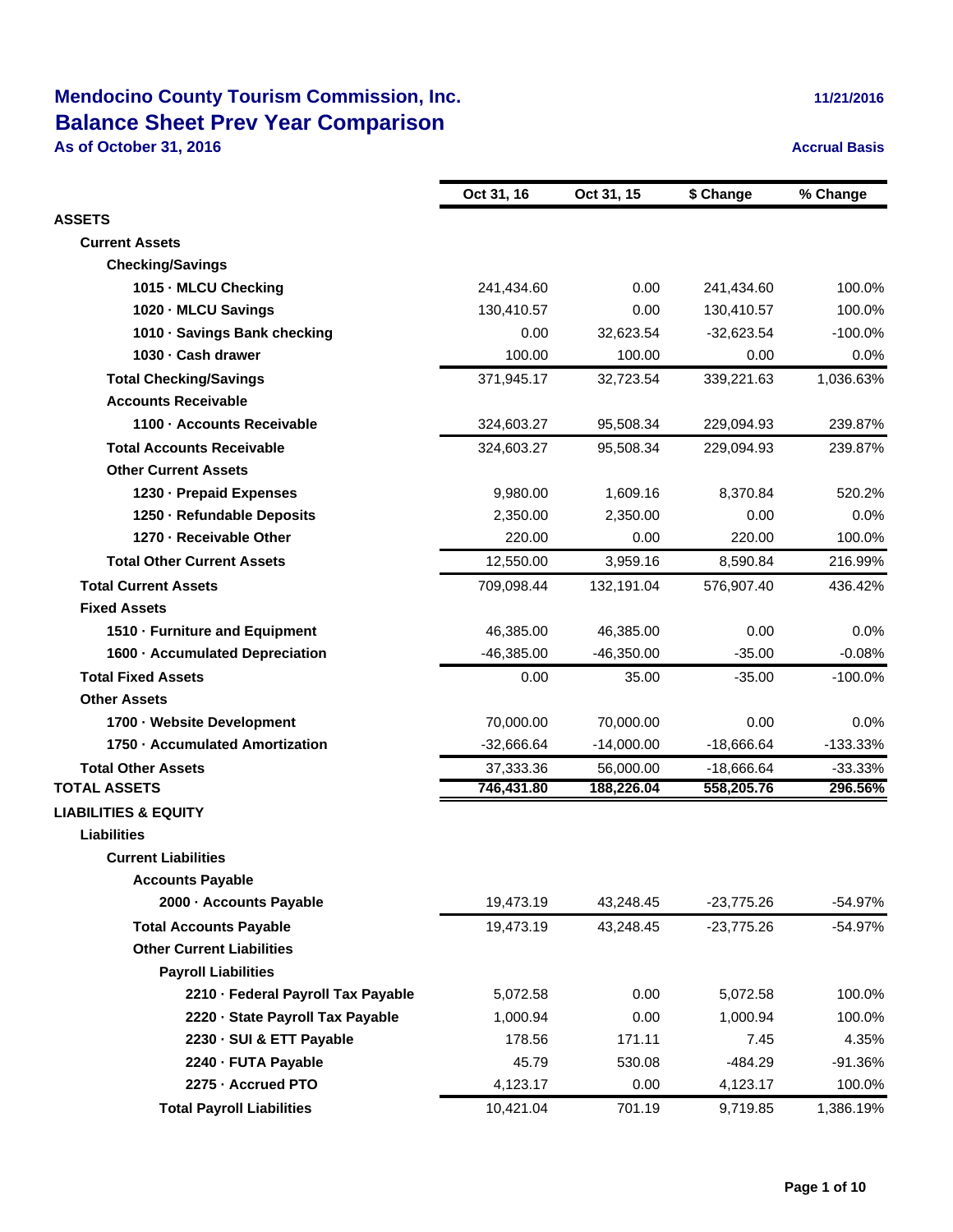# **Mendocino County Tourism Commission, Inc. 11/21/2016 11/21/2016 Balance Sheet Prev Year Comparison**

**As of October 31, 2016 Accrual Basis Accrual Basis** 

| Oct 31, 16 | Oct 31, 15 | \$ Change    | % Change  |
|------------|------------|--------------|-----------|
| 98.03      | 142.56     | $-44.53$     | $-31.24%$ |
| 10,519.07  | 843.75     | 9.675.32     | 1,146.71% |
| 29,992.26  | 44.092.20  | -14.099.94   | $-31.98%$ |
| 29.992.26  | 44.092.20  | $-14.099.94$ | $-31.98%$ |
|            |            |              |           |
| 333.270.62 | 0.00       | 333.270.62   | 100.0%    |
| 282.408.21 | 127.474.52 | 154.933.69   | 121.54%   |
| 100.760.71 | 16.659.32  | 84.101.39    | 504.83%   |
| 716.439.54 | 144.133.84 | 572.305.70   | 397.07%   |
| 746,431.80 | 188,226.04 | 558,205.76   | 296.56%   |
|            |            |              |           |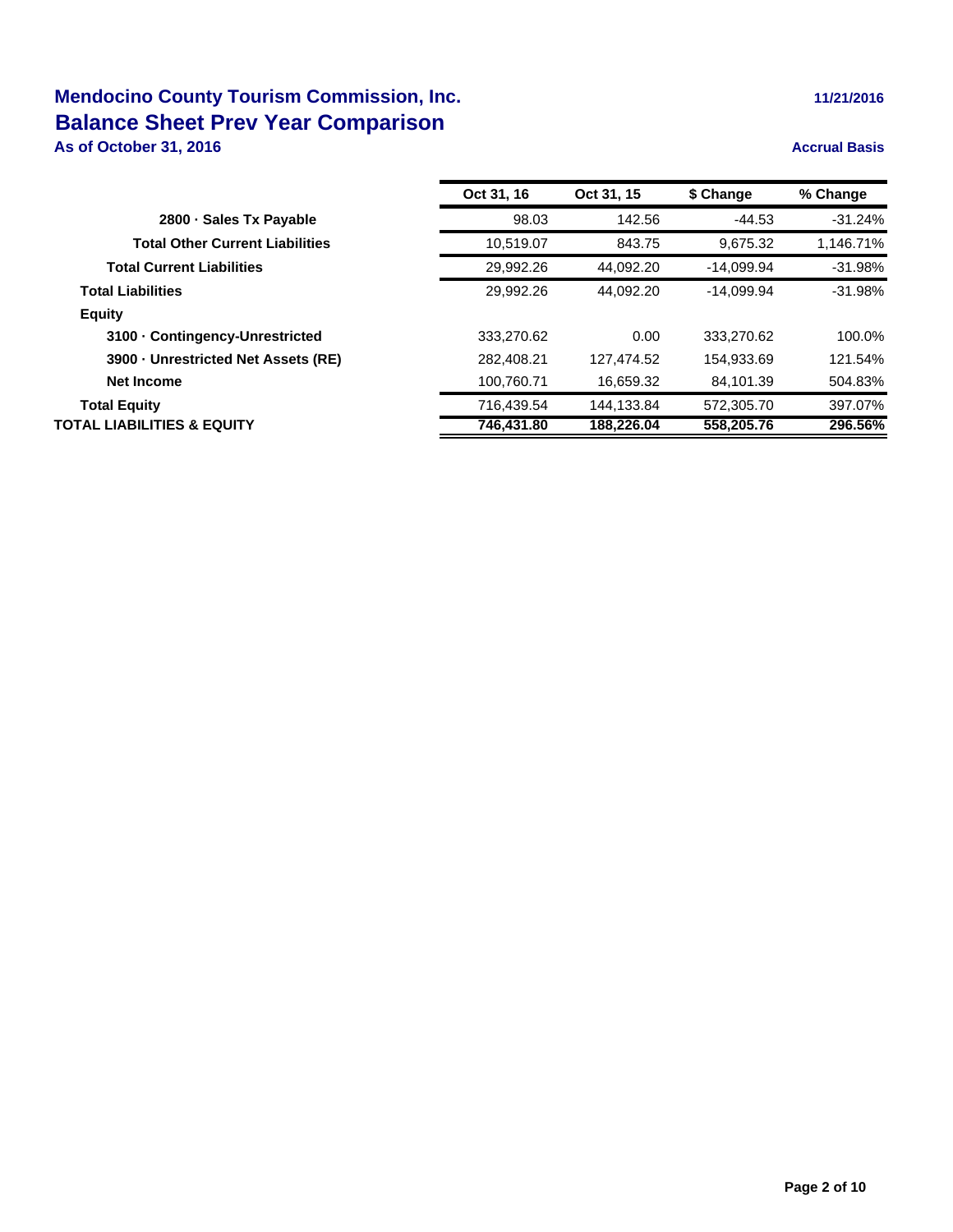|                                         | <b>Jul - Oct 16</b> | <b>Jul - Oct 15</b> | \$ Change     | % Change   |
|-----------------------------------------|---------------------|---------------------|---------------|------------|
| <b>Ordinary Income/Expense</b>          |                     |                     |               |            |
| <b>Income</b>                           |                     |                     |               |            |
| 4010 - MCLA BID Assessment              | 0.00                | 213,800.00          | $-213,800.00$ | $-100.0%$  |
| 4020 - MCPA Matching Funds              | 0.00                | 112,500.00          | $-112,500.00$ | $-100.0%$  |
| 4030 - County BID                       | 266,666.68          | 0.00                | 266,666.68    | 100.0%     |
| 4031 - County BID adjustments           | 55,525.04           | 0.00                | 55,525.04     | 100.0%     |
| 4035 - County 50% Match                 | 133,333.32          | 0.00                | 133,333.32    | 100.0%     |
| <b>Other Income</b>                     |                     |                     |               |            |
| 4830 - Event Brochure Ads               | 1,000.00            | 0.00                | 1,000.00      | 100.0%     |
| 4940 - Misc. Income                     | 1,800.00            | 1,700.00            | 100.00        | 5.88%      |
| 4950 - Interest Income                  | 22.08               | 11.38               | 10.70         | 94.03%     |
| 4850 - Retail Sales                     | 1,156.70            | 1,698.91            | $-542.21$     | $-31.92%$  |
| <b>Total Other Income</b>               | 3,978.78            | 3,410.29            | 568.49        | 16.67%     |
| <b>Total Income</b>                     | 459,503.82          | 329,710.29          | 129,793.53    | 39.37%     |
| <b>Gross Profit</b>                     | 459,503.82          | 329,710.29          | 129,793.53    | 39.37%     |
| <b>Expense</b>                          |                     |                     |               |            |
| <b>MEDIA &amp; WEBSITE</b>              |                     |                     |               |            |
| <b>Advertising/ Media</b>               |                     |                     |               |            |
| 5010 - Media Plan Management            | 0.00                | 65,573.68           | $-65,573.68$  | $-100.0%$  |
| 5130 - Print & Online Advertising       |                     |                     |               |            |
| 5120 - Digital & Broadcast              | 15,255.50           | 0.00                | 15,255.50     | 100.0%     |
| 5290 - E-Marketing                      | 13,997.00           | 533.95              | 13,463.05     | 2,521.41%  |
| 5200 - Print & Direct Mail              | 31,258.75           | 0.00                | 31,258.75     | 100.0%     |
| Total 5130 - Print & Online Advertising | 60,511.25           | 533.95              | 59,977.30     | 11,232.76% |
| 5150 · Ad Development/Design            | 300.00              | 915.54              | $-615.54$     | $-67.23%$  |
| 5165 - AdverGame Development            | 7,200.00            | 0.00                | 7,200.00      | 100.0%     |
| 5030 - Co-op Advertising                | 0.00                | 1,037.00            | $-1,037.00$   | $-100.0%$  |
| 5170 - Photography                      | 0.00                | 100.00              | $-100.00$     | $-100.0%$  |
| 5110 · Video Development                | 15,201.11           | 59.95               | 15,141.16     | 25,256.31% |
| <b>Total Advertising/ Media</b>         | 83,212.36           | 68,220.12           | 14,992.24     | 21.98%     |
| <b>Public Relations</b>                 |                     |                     |               |            |
| 5510 - Public Relations Contract        | 44,505.83           | 33,402.00           | 11,103.83     | 33.24%     |
| 5650 - Marketing & Comm. Coordinator    | 20,000.00           | 16,000.00           | 4,000.00      | 25.0%      |
| 5530 - In-Market PR Stunts              | 1,390.00            | 400.00              | 990.00        | 247.5%     |
| 5610 · Travel -PR Related               | 5,432.69            | 1,187.27            | 4,245.42      | 357.58%    |
| 5550 - Visiting Media FAM Expenses      | 3,736.39            | 3,982.74            | $-246.35$     | $-6.19%$   |
| 5660 - Clipping Service                 | 0.00                | 2,045.16            | $-2,045.16$   | $-100.0%$  |
| <b>Total Public Relations</b>           | 75,064.91           | 57,017.17           | 18,047.74     | 31.65%     |
|                                         |                     |                     |               |            |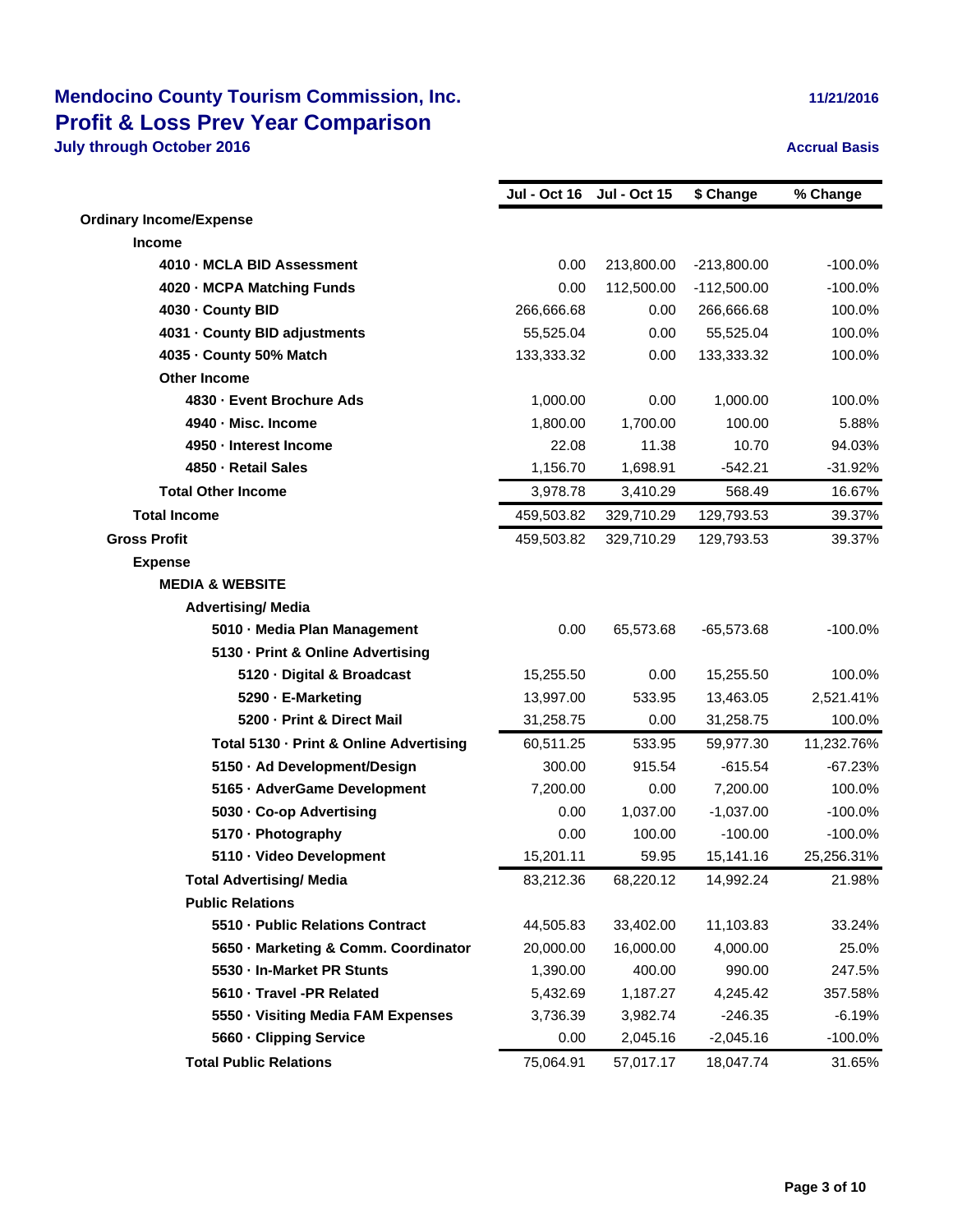|                                          | <b>Jul - Oct 16</b> | <b>Jul - Oct 15</b> | \$ Change    | % Change   |
|------------------------------------------|---------------------|---------------------|--------------|------------|
| <b>Website Maint / Development</b>       |                     |                     |              |            |
| 5710 - Interactive Media Coordinator     | 11,060.00           | 0.00                | 11,060.00    | 100.0%     |
| 5730 - Interactive Marketing             | 247.29              | 1,000.85            | $-753.56$    | $-75.29%$  |
| 5750 - Development/ Maintenance          | 2,115.17            | 21,882.45           | -19,767.28   | $-90.33%$  |
| <b>Total Website Maint / Development</b> | 13,422.46           | 22,883.30           | $-9,460.84$  | $-41.34%$  |
| <b>Leisure/ Group Sales</b>              |                     |                     |              |            |
| 5810 - Promotion Items, Booth Develop    | 388.22              | 6,583.93            | $-6, 195.71$ | $-94.1%$   |
| 5820 - Consumer & Trade Shows            | 2,838.96            | 4,732.36            | $-1,893.40$  | $-40.01%$  |
| 5840 - State Fair Exhibit                | 1,721.12            | 0.00                | 1,721.12     | 100.0%     |
| 5870 - Shipping - Travel Shows           | 322.18              | 209.48              | 112.70       | 53.8%      |
| 5880 - Travel - Leisure/Group Sales      | 1,006.84            | 3,719.02            | $-2,712.18$  | $-72.93%$  |
| 5890 - Misc. Sales Opportunities         | 76.12               | 498.21              | $-422.09$    | $-84.72%$  |
| <b>Total Leisure/ Group Sales</b>        | 6,353.44            | 15,743.00           | $-9,389.56$  | -59.64%    |
| <b>Total MEDIA &amp; WEBSITE</b>         | 178,053.17          | 163,863.59          | 14,189.58    | 8.66%      |
| <b>VISITOR SERVICES/PARTNERSHIPS</b>     |                     |                     |              |            |
| <b>Visitor Svs/Fulfillment</b>           |                     |                     |              |            |
| 6220 - Event & Festival Guides           | 8,719.86            | 6,914.08            | 1,805.78     | 26.12%     |
| 6210 - Event Partnership Funding         | 31.21               | 3,520.83            | $-3,489.62$  | $-99.11%$  |
| 6530 - Incentives & Sponsorships         | 3,600.00            | 0.00                | 3,600.00     | 100.0%     |
| 6010 · Visitor Guide & Distribution      | 85.02               | 936.57              | $-851.55$    | $-90.92%$  |
| <b>Retail Store</b>                      |                     |                     |              |            |
| 6412A - Purchases for Resale             | 0.00                | 201.60              | $-201.60$    | $-100.0\%$ |
| 6412B · Store Supplies/Expenses          | 93.48               | 1,407.88            | $-1,314.40$  | $-93.36%$  |
| 6412C Contract Labor - Store             | 0.00                | 860.00              | $-860.00$    | $-100.0\%$ |
| 6412D Consignee payments                 | 692.80              | 617.20              | 75.60        | 12.25%     |
| <b>Total Retail Store</b>                | 786.28              | 3,086.68            | $-2,300.40$  | $-74.53%$  |
| <b>Total Visitor Sys/Fulfillment</b>     | 13,222.37           | 14,458.16           | $-1,235.79$  | $-8.55%$   |
| <b>Partnerships</b>                      |                     |                     |              |            |
| 6550 - Conferences & Seminars            | 1,399.00            | 2,448.95            | $-1,049.95$  | $-42.87%$  |
| 6620 - In-County Relations               | 415.97              | 279.18              | 136.79       | 49.0%      |
| 6520 - Memberships                       | 4,053.38            | 6,177.08            | $-2,123.70$  | -34.38%    |
| 6510 - North Coast Tourism Council       | 0.00                | 205.10              | $-205.10$    | $-100.0%$  |
| 6570 · Travel-Partnership Related        | 0.00                | 3,094.63            | $-3,094.63$  | $-100.0\%$ |
| <b>Total Partnerships</b>                | 5,868.35            | 12,204.94           | $-6,336.59$  | -51.92%    |
| Total VISITOR SERVICES/PARTNERSHIPS      | 19,090.72           | 26,663.10           | $-7,572.38$  | $-28.4%$   |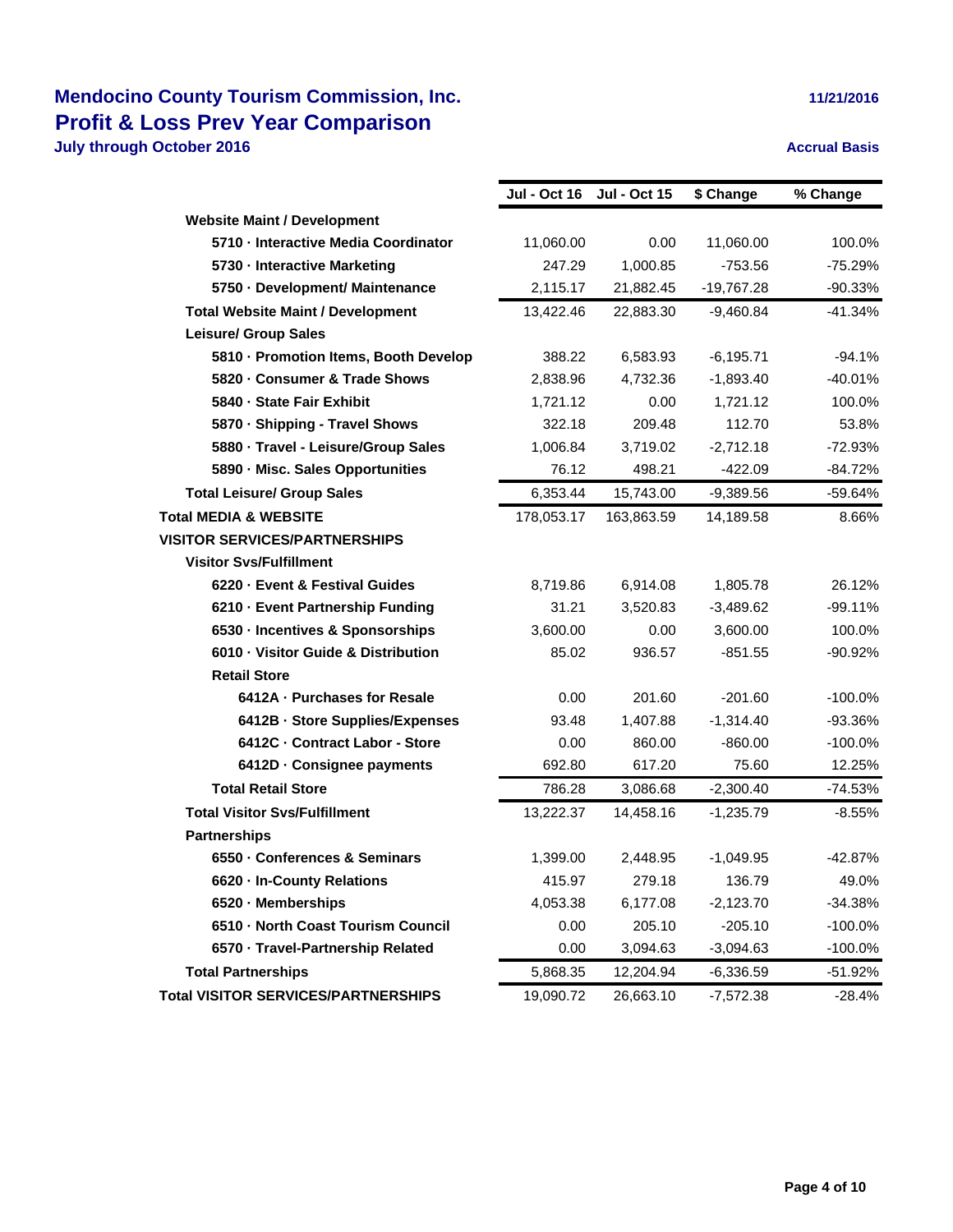|  | 11/21/2016 |  |
|--|------------|--|
|  |            |  |

|                                   | Jul - Oct 16 | <b>Jul - Oct 15</b> | \$ Change   | % Change  |
|-----------------------------------|--------------|---------------------|-------------|-----------|
| <b>ADMIN EXPENSES</b>             |              |                     |             |           |
| <b>Occupancy Costs</b>            |              |                     |             |           |
| 7250 - Rent                       | 7,300.00     | 7,200.00            | 100.00      | 1.39%     |
| 7120 - Insurance                  | 1,070.00     | 1,922.00            | $-852.00$   | $-44.33%$ |
| 7260 - Repairs & Maintenance      | 84.00        | 605.00              | $-521.00$   | $-86.12%$ |
| 7270 · Taxes                      | 72.25        | 56.35               | 15.90       | 28.22%    |
| 7310 - Telecommunication          | 4,447.49     | 3,051.31            | 1,396.18    | 45.76%    |
| 7350 - Utilities                  | 1,640.05     | 1,495.82            | 144.23      | 9.64%     |
| <b>Total Occupancy Costs</b>      | 14,613.79    | 14,330.48           | 283.31      | 1.98%     |
| <b>General Admin</b>              |              |                     |             |           |
| 9720 - Amortization Expense       | 4,666.64     | 0.00                | 4,666.64    | 100.0%    |
| 7010 - Accounting                 | 10,582.50    | 2,733.50            | 7,849.00    | 287.14%   |
| 7050 - Bad Debt                   | 0.00         | 385.00              | $-385.00$   | $-100.0%$ |
| 7060 - Bank Fees                  | 285.34       | 0.00                | 285.34      | 100.0%    |
| 7090 - Copying & Printing         | 238.97       | 315.23              | $-76.26$    | $-24.19%$ |
| 7030 - Legal Fees                 | 390.00       | 400.00              | $-10.00$    | $-2.5%$   |
| 7140 - Licenses & Permits         | 25.00        | 0.00                | 25.00       | 100.0%    |
| 7150 - Meeting Expenses           | 205.40       | 160.95              | 44.45       | 27.62%    |
| 7200 - Office Expense             | 6,806.83     | 2,486.73            | 4,320.10    | 173.73%   |
| 7210 - Postage & Shipping         | 15,623.36    | 167.34              | 15,456.02   | 9,236.3%  |
| 7280 - Travel Expenses            | 2,872.85     | 2,774.40            | 98.45       | 3.55%     |
| <b>Total General Admin</b>        | 41,696.89    | 9,423.15            | 32,273.74   | 342.49%   |
| <b>Total ADMIN EXPENSES</b>       | 56,310.68    | 23,753.63           | 32,557.05   | 137.06%   |
| <b>MCLA Admin Expenses</b>        |              |                     |             |           |
| 8110 - Member Newsletter Printing | 0.00         | 1,180.94            | $-1,180.94$ | $-100.0%$ |
| 8120 - Member Newsletter Postage  | 0.00         | 1,724.82            | $-1,724.82$ | $-100.0%$ |
| 8180 - Travel - MCLA              | 0.00         | 155.15              | $-155.15$   | $-100.0%$ |
| <b>Total MCLA Admin Expenses</b>  | 0.00         | 3,060.91            | $-3,060.91$ | $-100.0%$ |
| <b>MCPA Admin Expenses</b>        |              |                     |             |           |
| 8330 - Insurance                  | 0.00         | $-971.00$           | 971.00      | 100.0%    |
| 8350 - Travel - MCPA              | 0.00         | 69.00               | $-69.00$    | $-100.0%$ |
| <b>Total MCPA Admin Expenses</b>  | 0.00         | $-902.00$           | 902.00      | 100.0%    |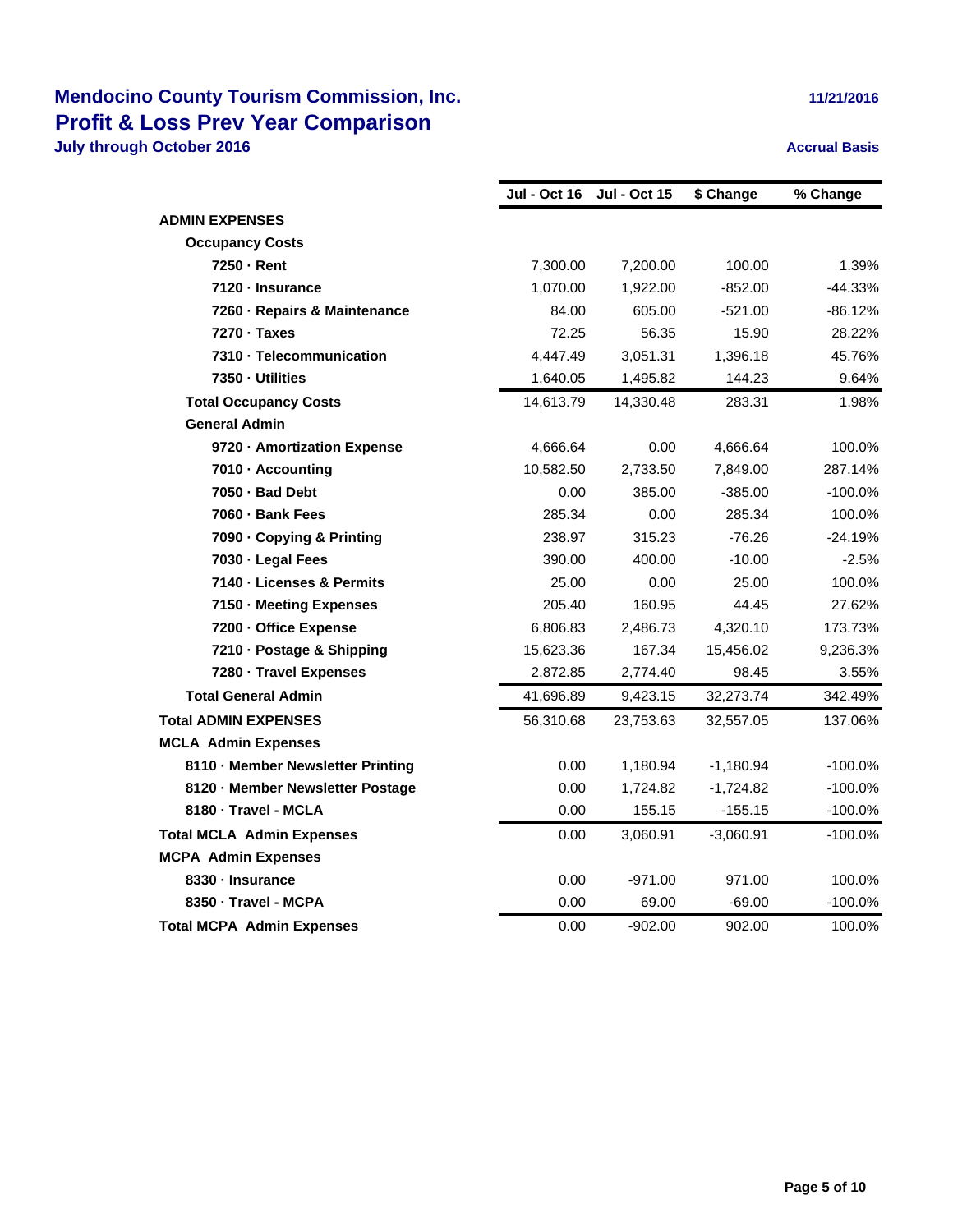|                                  | <b>Jul - Oct 16</b> | <b>Jul - Oct 15</b> | \$ Change   | % Change   |
|----------------------------------|---------------------|---------------------|-------------|------------|
| <b>Personnel</b>                 |                     |                     |             |            |
| 8510 · Salaries & Wages          | 65,960.30           | 66,080.48           | $-120.18$   | $-0.18%$   |
| 8520 - Paid Time Off             | 1,373.39            | 8,330.86            | $-6,957.47$ | $-83.51%$  |
| 8530 - Payroll Taxes             | 6,761.65            | 6,848.71            | $-87.06$    | $-1.27%$   |
| 8540 · Payroll Processing Fees   | 35.00               | 53.45               | $-18.45$    | $-34.52%$  |
| 8550 - Workers Comp              | 2,467.00            | 2,144.66            | 322.34      | 15.03%     |
| 8570 - Health Insurance          | 7,066.00            | 8,303.58            | $-1,237.58$ | $-14.9%$   |
| 8580 - Other Employee Benefits   | 0.00                | 1,155.00            | $-1,155.00$ | $-100.0%$  |
| 8590 - Contract Work             | 2,177.00            | 1,275.00            | 902.00      | 70.75%     |
| 7415 - Executive Director Search | 19,448.20           | 0.00                | 19,448.20   | 100.0%     |
| <b>Total Personnel</b>           | 105,288.54          | 94,191.74           | 11,096.80   | 11.78%     |
| <b>Total Expense</b>             | 358,743.11          | 310,630.97          | 48,112.14   | 15.49%     |
| <b>Net Ordinary Income</b>       | 100,760.71          | 19,079.32           | 81,681.39   | 428.12%    |
| <b>Other Income/Expense</b>      |                     |                     |             |            |
| <b>Other Expense</b>             |                     |                     |             |            |
| 9900 - Prior Period Expense      | 0.00                | 2,420.00            | $-2,420.00$ | $-100.0\%$ |
| <b>Total Other Expense</b>       | 0.00                | 2,420.00            | $-2,420.00$ | $-100.0\%$ |
| <b>Net Other Income</b>          | 0.00                | $-2,420.00$         | 2,420.00    | 100.0%     |
| Net Income                       | 100,760.71          | 16,659.32           | 84,101.39   | 504.83%    |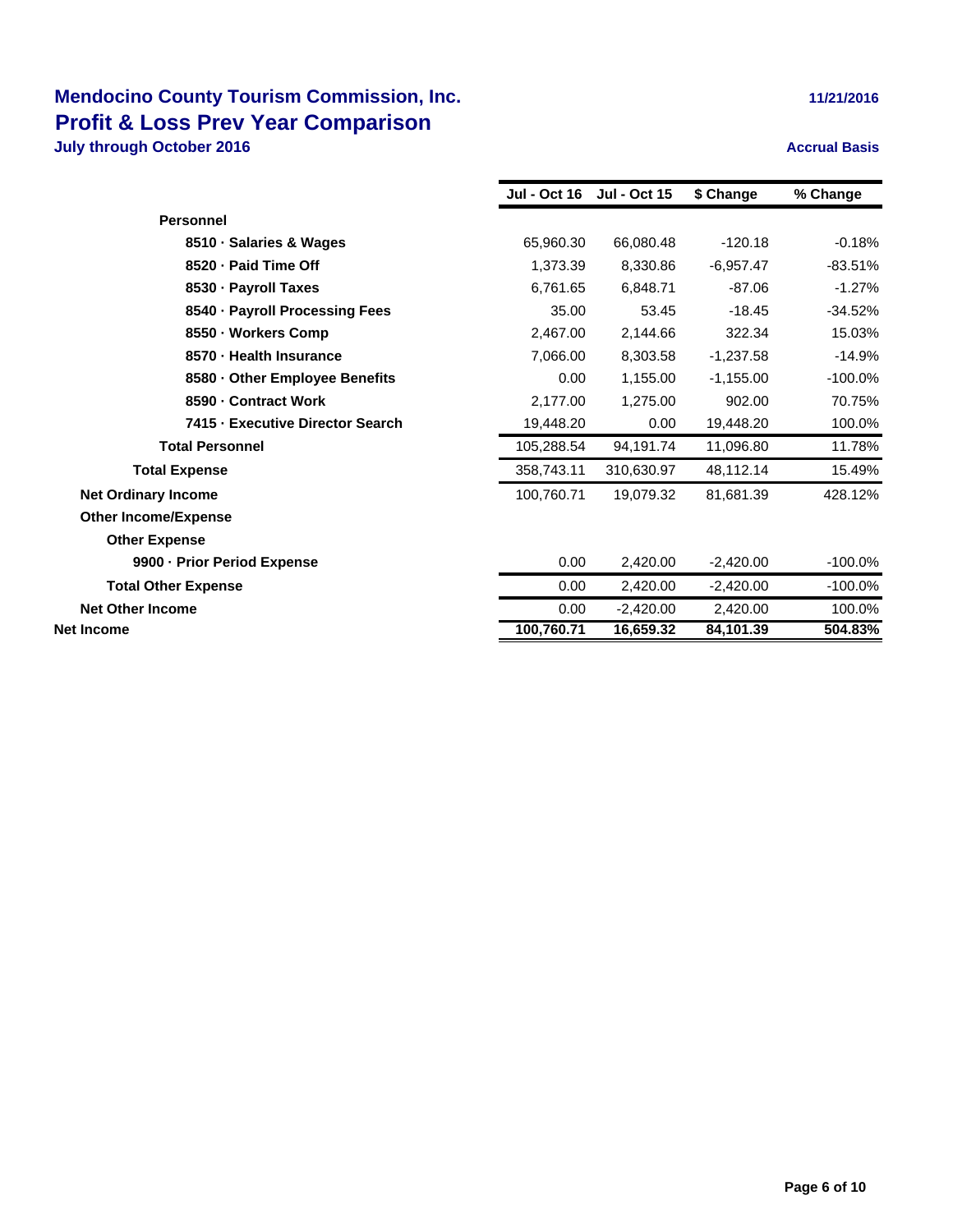### **Mendocino County Tourism Commission, Inc. 11/21/2016 11/21/2016 Profit & Loss Budget Performance October 2016 Accrual Basis**

|                                         | <b>Jul - Oct 16</b> | <b>YTD Budget</b> | % of Budget | <b>Annual Budget</b> |
|-----------------------------------------|---------------------|-------------------|-------------|----------------------|
| <b>Ordinary Income/Expense</b>          |                     |                   |             |                      |
| Income                                  |                     |                   |             |                      |
| 4030 - County BID                       | 266,666.68          | 266,666.68        | 100.0%      | 800,000.00           |
| 4031 - County BID adjustments           | 55,525.04           | 20,232.00         | 274.44%     | 60,698.00            |
| 4035 - County 50% Match                 | 133,333.32          | 133,333.32        | 100.0%      | 400,000.00           |
| 4050 - NCTC Administration              | 0.00                | 0.00              | 0.0%        | 4,500.00             |
| 4251 - Cooperative Advertising          | 0.00                | 4,000.00          | 0.0%        | 12,000.00            |
| 4990 - Previous Year Carryover          | 0.00                | 51,644.00         | 0.0%        | 154,933.00           |
| 4999 - Reserve/Contingency              | 0.00                |                   |             | 130,344.00           |
| Other Income                            |                     |                   |             |                      |
| 4810 - Event Passport Income            | 0.00                | 1,000.00          | 0.0%        | 1,000.00             |
| 4830 - Event Brochure Ads               | 1,000.00            | 1,800.00          | 55.56%      | 1,800.00             |
| 4940 - Misc. Income                     | 1,800.00            | 0.00              | 100.0%      | 6,600.00             |
| 4950 - Interest Income                  | 22.08               | 33.36             | 66.19%      | 100.00               |
| 4850 - Retail Sales                     | 1,156.70            | 1,200.00          | 96.39%      | 1,500.00             |
| <b>Total Other Income</b>               | 3,978.78            | 4,033.36          | 98.65%      | 11,000.00            |
| <b>Total Income</b>                     | 459,503.82          | 479,909.36        | 95.75%      | 1,573,475.00         |
| <b>Gross Profit</b>                     | 459,503.82          | 479,909.36        | 95.75%      | 1,573,475.00         |
| <b>Expense</b>                          |                     |                   |             |                      |
| <b>MEDIA &amp; WEBSITE</b>              |                     |                   |             |                      |
| <b>Advertising/ Media</b>               |                     |                   |             |                      |
| 5130 - Print & Online Advertising       |                     |                   |             |                      |
| 5120 - Digital & Broadcast              | 15,255.50           | 44,400.00         | 34.36%      | 133,200.00           |
| 5290 - E-Marketing                      | 13,997.00           | 10,600.00         | 132.05%     | 31,800.00            |
| 5200 - Print & Direct Mail              | 31,258.75           | 39,820.30         | 78.5%       | 105,593.00           |
| Total 5130 - Print & Online Advertising | 60,511.25           | 94,820.30         | 63.82%      | 270,593.00           |
| 5150 - Ad Development/Design            | 300.00              | 2,000.00          | 15.0%       | 6,000.00             |
| 5165 - AdverGame Development            | 7,200.00            | 8,200.00          | 87.81%      | 12,000.00            |
| 5170 - Photography                      | 0.00                | 3,333.32          | 0.0%        | 10,000.00            |
| 5240 - Research & Development           | 0.00                | 11,666.68         | 0.0%        | 35,000.00            |
| 5110 · Video Development                | 15,201.11           | 13,207.30         | 115.1%      | 20,000.00            |
| 5015 - Surplus                          | 0.00                | 13,652.00         | 0.0%        | 40,957.00            |
| <b>Total Advertising/ Media</b>         | 83,212.36           | 146,879.60        | 56.65%      | 394,550.00           |
| <b>Public Relations</b>                 |                     |                   |             |                      |
| 5510 - Public Relations Contract        | 44,505.83           | 44,515.00         | 99.98%      | 100,000.00           |
| 5520 - Marketing Agency Contract        | 0.00                | 0.00              | 0.0%        | 100,000.00           |
| 5650 - Marketing & Comm. Coordinator    | 20,000.00           | 20,000.00         | 100.0%      | 60,000.00            |
| 5530 - In-Market PR Stunts              | 1,390.00            | 1,666.64          | 83.4%       | 5,000.00             |
| 5560 - Media Events                     | 0.00                | 833.32            | 0.0%        | 2,500.00             |
| 5610 - Travel -PR Related               | 5,432.69            | 3,333.32          | 162.98%     | 10,000.00            |
| 5550 - Visiting Media FAM Expenses      | 3,736.39            | 3,333.32          | 112.09%     | 10,000.00            |
| <b>Total Public Relations</b>           | 75,064.91           | 73,681.60         | 101.88%     | 287,500.00           |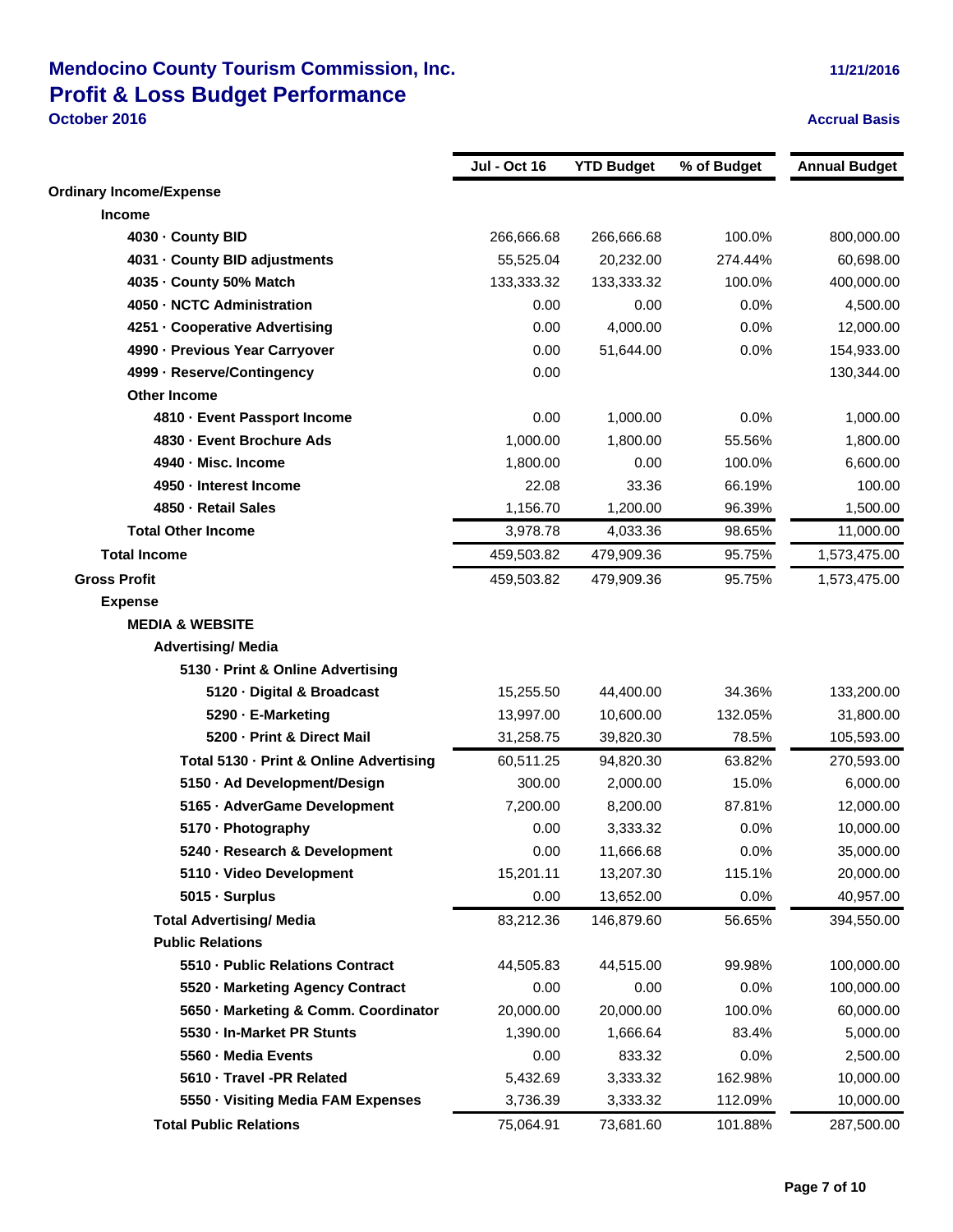### **Mendocino County Tourism Commission, Inc. 11/21/2016 11/21/2016 Profit & Loss Budget Performance October 2016 Accrual Basis**

|                                            | <b>Jul - Oct 16</b> | <b>YTD Budget</b> | % of Budget | <b>Annual Budget</b> |
|--------------------------------------------|---------------------|-------------------|-------------|----------------------|
| <b>Website Maint / Development</b>         |                     |                   |             |                      |
| 5710 - Interactive Media Coordinator       | 11,060.00           | 12,000.00         | 92.17%      | 36,000.00            |
| 5730 - Interactive Marketing               | 247.29              | 4,000.00          | 6.18%       | 12,000.00            |
| 5750 - Development/ Maintenance            | 2,115.17            | 8,333.32          | 25.38%      | 25,000.00            |
| <b>Total Website Maint / Development</b>   | 13,422.46           | 24,333.32         | 55.16%      | 73,000.00            |
| <b>Leisure/ Group Sales</b>                |                     |                   |             |                      |
| 5810 - Promotion Items, Booth Develop      | 388.22              | 1,666.68          | 23.29%      | 5,000.00             |
| 5820 - Consumer & Trade Shows              | 2,838.96            | 2,620.00          | 108.36%     | 12,000.00            |
| 5840 - State Fair Exhibit                  | 1,721.12            | 1,666.68          | 103.27%     | 5,000.00             |
| 5870 - Shipping - Travel Shows             | 322.18              | 1,000.00          | 32.22%      | 3,000.00             |
| 5885 - Travel - Group FAMs                 | 0.00                | 2,666.68          | 0.0%        | 8,000.00             |
| 5880 · Travel - Leisure/Group Sales        | 1,006.84            | 3,333.32          | 30.21%      | 10,000.00            |
| 5890 - Misc. Sales Opportunities           | 76.12               | 666.68            | 11.42%      | 2,000.00             |
| <b>Total Leisure/ Group Sales</b>          | 6.353.44            | 13,620.04         | 46.65%      | 45,000.00            |
| <b>Total MEDIA &amp; WEBSITE</b>           | 178,053.17          | 258,514.56        | 68.88%      | 800,050.00           |
| <b>VISITOR SERVICES/PARTNERSHIPS</b>       |                     |                   |             |                      |
| <b>Visitor Svs/Fulfillment</b>             |                     |                   |             |                      |
| 6220 - Event & Festival Guides             | 8.719.86            | 4,160.00          | 209.61%     | 16,000.00            |
| 6040 - In County Guides                    | 0.00                | 5,000.00          | 0.0%        | 15,000.00            |
| 6210 - Event Partnership Funding           | 31.21               | 8,333.32          | 0.38%       | 25,000.00            |
| 6530 - Incentives & Sponsorships           | 3,600.00            | 5,000.00          | 72.0%       | 25,000.00            |
| 6010 Visitor Guide & Distribution          | 85.02               | 0.00              | 100.0%      | 0.00                 |
| 6170 - Signage - Gateway, Kiosks           | 0.00                | 2,666.68          | 0.0%        | 8,000.00             |
| 6190 - Visitor Center/ Info Support        | 0.00                | 2,000.00          | 0.0%        | 6,000.00             |
| <b>Retail Store</b>                        |                     |                   |             |                      |
| 6412B · Store Supplies/Expenses            | 93.48               |                   |             |                      |
| 6412D Consignee payments                   | 692.80              |                   |             |                      |
| <b>Retail Store - Other</b>                | 0.00                | 3.333.32          | 0.0%        | 10,000.00            |
| <b>Total Retail Store</b>                  | 786.28              | 3,333.32          | 23.59%      | 10,000.00            |
| <b>Total Visitor Svs/Fulfillment</b>       | 13,222.37           | 30,493.32         | 43.36%      | 105,000.00           |
| <b>Partnerships</b>                        |                     |                   |             |                      |
| 6550 - Conferences & Seminars              | 1,399.00            | 2,120.00          | 65.99%      | 5,000.00             |
| 6620 - In-County Relations                 | 415.97              | 333.32            | 124.8%      | 1,000.00             |
| 6520 - Memberships                         | 4,053.38            | 4,680.00          | 86.61%      | 7,000.00             |
| 6510 - North Coast Tourism Council         | 0.00                | 2,500.00          | $0.0\%$     | 10,000.00            |
| <b>Total Partnerships</b>                  | 5,868.35            | 9,633.32          | 60.92%      | 23,000.00            |
| <b>Total VISITOR SERVICES/PARTNERSHIPS</b> | 19,090.72           | 40,126.64         | 47.58%      | 128,000.00           |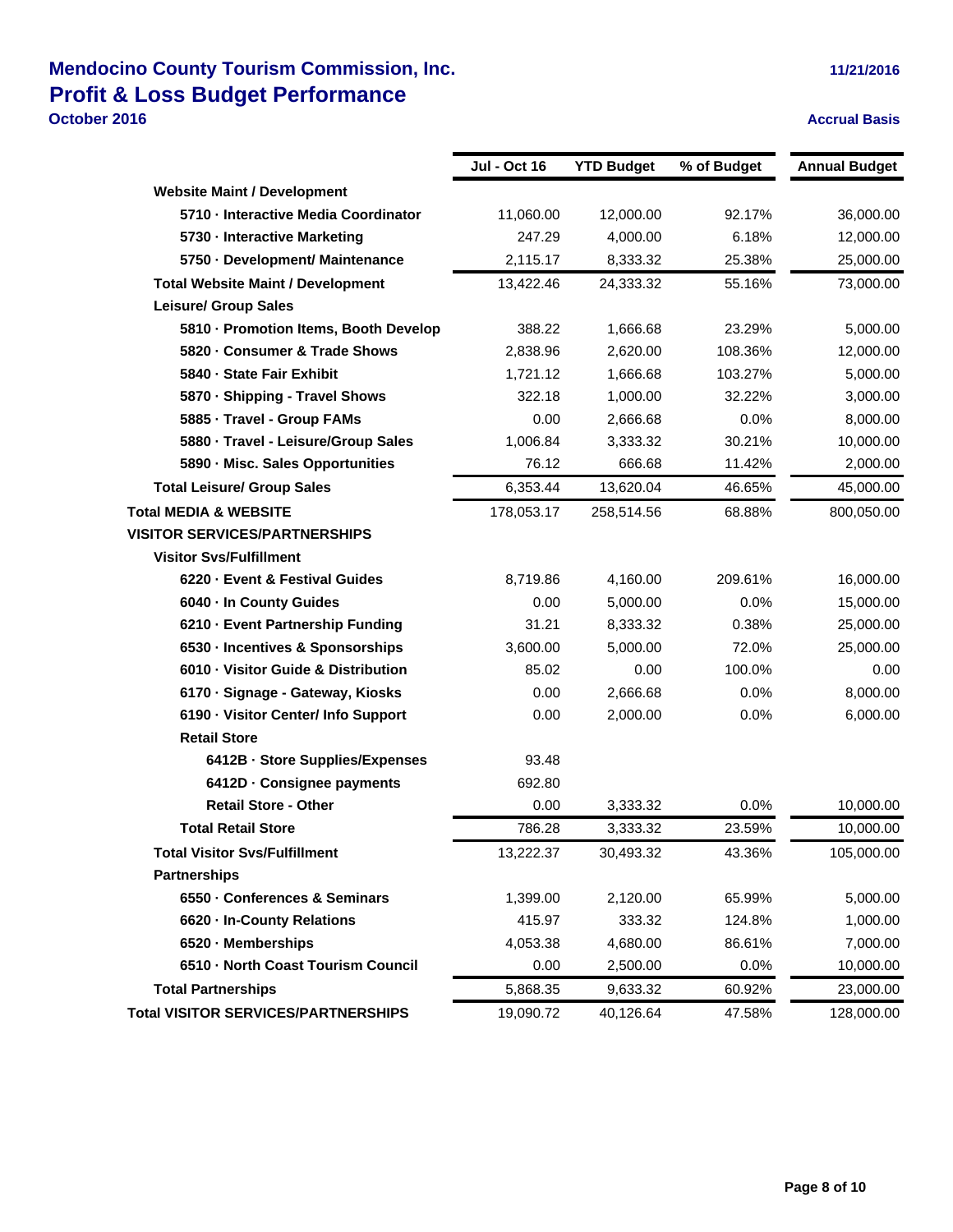### **Mendocino County Tourism Commission, Inc. 11/21/2016 11/21/2016 Profit & Loss Budget Performance October 2016 Accrual Basis**

|                                  | <b>Jul - Oct 16</b> | <b>YTD Budget</b> | % of Budget  | <b>Annual Budget</b> |
|----------------------------------|---------------------|-------------------|--------------|----------------------|
| <b>ADMIN EXPENSES</b>            |                     |                   |              |                      |
| <b>Occupancy Costs</b>           |                     |                   |              |                      |
| 7250 - Rent                      | 7,300.00            | 7,200.00          | 101.39%      | 21,600.00            |
| 7120 - Insurance                 | 1,070.00            | 3,000.00          | 35.67%       | 3,000.00             |
| 7260 - Repairs & Maintenance     | 84.00               | 1,000.00          | 8.4%         | 5,000.00             |
| 7270 - Taxes                     | 72.25               | 72.25             | 100.0%       | 72.25                |
| 7310 - Telecommunication         | 4,447.49            | 2,485.00          | 178.97%      | 3,750.00             |
| 7350 - Utilities                 | 1,640.05            | 1,730.00          | 94.8%        | 5,500.00             |
| <b>Total Occupancy Costs</b>     | 14,613.79           | 15,487.25         | 94.36%       | 38,922.25            |
| <b>General Admin</b>             |                     |                   |              |                      |
| 9720 - Amortization Expense      | 4,666.64            | 4,666.64          | 100.0%       | 14,000.00            |
| 7010 - Accounting                | 10,582.50           | 7,540.00          | 140.35%      | 15,000.00            |
| 7060 - Bank Fees                 | 285.34              | 290.00            | 98.39%       | 370.00               |
| 5250 - Board Development         | 0.00                | 0.00              | 0.0%         | 3,500.00             |
| 7090 - Copying & Printing        | 238.97              | 440.00            | 54.31%       | 1,200.00             |
| 7030 - Legal Fees                | 390.00              | 617.00            | 63.21%       | 3,953.00             |
| 7140 - Licenses & Permits        | 25.00               | 25.00             | 100.0%       | 47.00                |
| 7150 - Meeting Expenses          | 205.40              | 180.00            | 114.11%      | 500.00               |
| 7200 - Office Expense            | 6,806.83            | 5,870.00          | 115.96%      | 20,107.75            |
| 7210 - Postage & Shipping        | 15,623.36           | 11,750.00         | 132.97%      | 18,142.00            |
| 7280 - Travel Expenses           | 2,872.85            | 4,480.00          | 64.13%       | 13,450.00            |
| <b>Total General Admin</b>       | 41,696.89           | 35,858.64         | 116.28%      | 90,269.75            |
| <b>Total ADMIN EXPENSES</b>      | 56,310.68           | 51,345.89         | 109.67%      | 129,192.00           |
| <b>Personnel</b>                 |                     |                   |              |                      |
| 8510 - Salaries & Wages          | 65,960.30           | 100,000.00        | 65.96%       | 300,000.00           |
| 8520 - Paid Time Off             | 1,373.39            |                   |              |                      |
| 8530 - Payroll Taxes             | 6,761.65            | 6,900.00          | 98.0%        | 29,299.00            |
| 8540 - Payroll Processing Fees   | 35.00               | 35.00             | 100.0%       | 701.00               |
| 8550 - Workers Comp              | 2,467.00            | 2,467.00          | 100.0%       | 2,975.00             |
| 8570 - Health Insurance          | 7,066.00            | 6,743.00          | 104.79%      | 20,880.00            |
| 8580 - Other Employee Benefits   | 0.00                | 825.00            | 0.0%         | 3,300.00             |
| 8590 - Contract Work             | 2,177.00            | 2,325.00          | 93.63%       | 5,400.00             |
| 7415 - Executive Director Search | 19,448.20           | 19,448.20         | 100.0%       | 23,334.00            |
| <b>Total Personnel</b>           | 105,288.54          | 138,743.20        | 75.89%       | 385,889.00           |
| <b>Total Expense</b>             | 358,743.11          | 488,730.29        | 73.4%        | 1,443,131.00         |
| <b>Net Ordinary Income</b>       | 100,760.71          | $-8,820.93$       | $-1,142.29%$ | 130,344.00           |
| <b>Other Income/Expense</b>      |                     |                   |              |                      |
| <b>Other Expense</b>             |                     |                   |              |                      |
| 9890 - Current Year Surplus      | 0.00                |                   |              | 130,344.00           |
| <b>Total Other Expense</b>       | 0.00                |                   |              | 130,344.00           |
| <b>Net Other Income</b>          | 0.00                |                   |              | $-130,344.00$        |
| <b>Net Income</b>                | 100,760.71          | $-8,820.93$       | $-1,142.29%$ | 0.00                 |